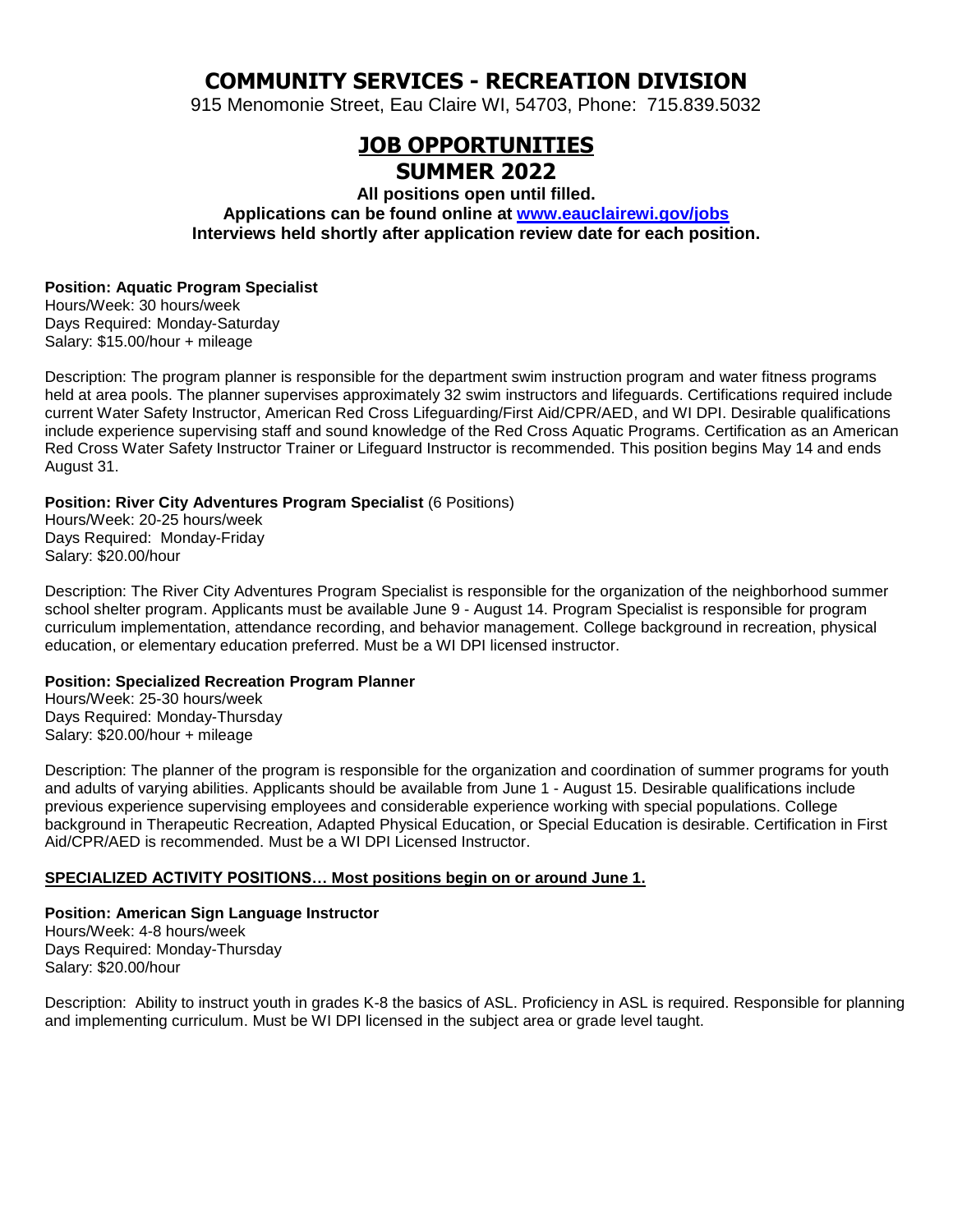### **Position: Flag Football Training Camp Instructor**

Hours/Week: See Description Days Required: See Description Salary: \$20.00/hour (1 position)

Description: Ability to lead a flag football training camp program for 7-11-year olds. Football coaching experience preferred but not required. Instructor will review and plan the curriculum, assign duties to assisting staff, and teach skills. The job will start late July with planning. Two Youth Camps are involved. One the last week in July and the second the first week in August. Training camp is held in the evening at the Carson Park Football Stadium. This job will be a total of about 15 hours. Instructor must be WI DPI licensed in the subject area or grade level taught.

### **Position: Gymnastics/Tumbling Instructor**

Hours/Week: 15-20 hours/week Days Required: Monday-Thursday Mornings Salary: \$10.00/ hour (2 positions) \$20.00/hour (1 position - Lead DPI Instructor)

Description: Responsible individual with 2-3 years experience in gymnastics at a competitive level. Lead Instructor must be WI DPI licensed in the subject area or grade level. Experience working with youth is recommended.

#### **Position: Outdoor Adventure Instructor**

Hours/Week: 15-20 hours/week Days Required: Monday-Thursday Salary: \$20.00/hour (2 positions)

Description: Responsible adult with experience in outdoor recreation skills such as canoeing, camping skills, orienteering, fishing, and archery. Teaches outdoor adventure programs to youth ages 8-17. Must be WI DPI licensed in the subject area or grade level. First Aid/CPR/AED certifications are recommended.

#### **Position: River City Adventures Program Leader**

Hours/Week: 18-20 hours/week Days Required: Monday-Thursday Salary: \$10.00 /hour (6 positions) \$20.00/hour (6 position - Lead DPI Instructor)

Description: Applicants must be available June 1-August 14. Highly motivated and mature person with youth leadership experience. Background in Recreation, Elementary Education, or Physical Education is desirable. Certification in American Red Cross Standard First Aid is recommended. Lead Instructor must be WI DPI licensed teacher.

#### **Position: Running Instructor**

Hours/Week: 2-3 hours/week Days Required: Monday-Thursday Salary: \$10.00/hour (1 position) \$20.00/hour (1 position – Lead DPI Instructor)

Description: Ability to introduce and teach running techniques to young children. Lead Instructor must be WI DPI licensed in the subject area or grade taught. Experience working with youth is desired.

## **Position: T-Ball Instructor** (1 position - Head Instructor)

Hours/Week: 6-8 hours/week Days Required: Tuesday/Thursday Evenings Salary: \$20.00/hour

Description: Ability to introduce the game of baseball to young children. Must be WI DPI licensed in the subject area or grade taught.